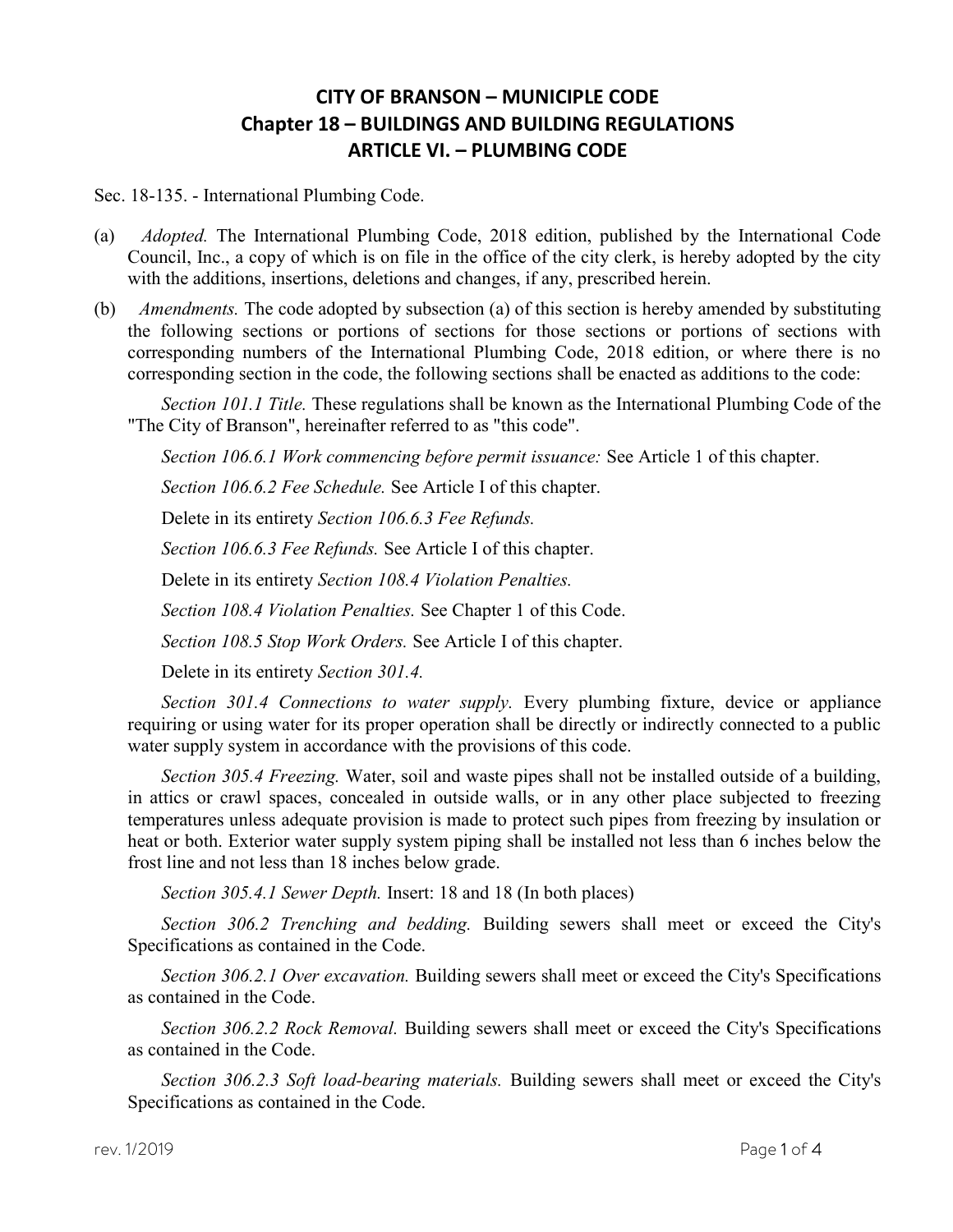Section 306.3 Backfilling. Building sewers shall meet or exceed the City's Specifications as contained in the Code.

Delete in its entirety Section 312.6 Gravity sewer tests.

Section 312.6 Gravity sewer test. Gravity sewer test shall consist of plugging the end of the building sewer at the point of connection with the public sewer, filling the building sewer with water, testing with not less than a 10-foot head of water above the highest fitting connection in that section, or to the highest point in the completed system and maintaining such pressure for a period of 15 minutes and the system shall prove leak free by visual inspection or applying an air pressure of 5 psi and maintaining such pressure without introduction of additional air for a period of 15 minutes.

Delete in its entirety Section 312.7 Forced sewer test.

Section 312.7 Forced sewer test. Forced sewer tests shall consist of plugging the end of the building sewer at the point of connection with the public sewer and applying a pressure of 25 psi, and maintaining such pressure without introduction of additional air for a period of 15 minutes.

Sections 602.3, 602.3.1, 602.3.2, 602.3.3, 602.3.4, 602.3.5 and 602.3.5.1. Delete in their entirety.

Delete in its entirety Section 606.1 Location of full-open valves.

Section 606.1 Location of full-open valves. Full-open valves shall be installed in the following location:

- 1. On the water distribution supply pipe at the entrance into the structure.
- 2. On the discharge side of every water meter outside of the meter pit or vault.
- 3. On the base of every water riser pipe in occupancies other than multiple-family residential occupancies that are two stories or less in height and in one- and two-family residential occupancies.
- 4. On the top of every water down-feed pipe in occupancies other than one- and two-family residential occupancies.
- 5. On the entrance to every water supply pipe to a dwelling unit, except where supplying a single fixture equipped with individual stops.
- 6. On the water supply pipe to a gravity or pressurized water tank.
- 7. On the water supply pipe to every water heater.

Section 608.1 General. Connections to the public water supply shall meet or exceed the Missouri Department of Natural Resources Division 60-Public Drinking Water Program Chapter 11-Backflow Prevention Code of State Regulations and the City of Branson Cross Connection Control Ordinance.

Delete in its entirety Section 608.16.5 Connections to lawn irrigation systems.

Section 608.16.5 Connections to lawn irrigation systems. The potable water supply to lawn irrigation systems shall be protected against backflow by double check backflow prevention assembly or a reduced pressure principle backflow preventer. Where chemicals are introduced into the system, the potable water supply shall be protected against backflow by a reduced pressure principle backflow preventer.

Delete in its entirety Section 701.2 Sewer required.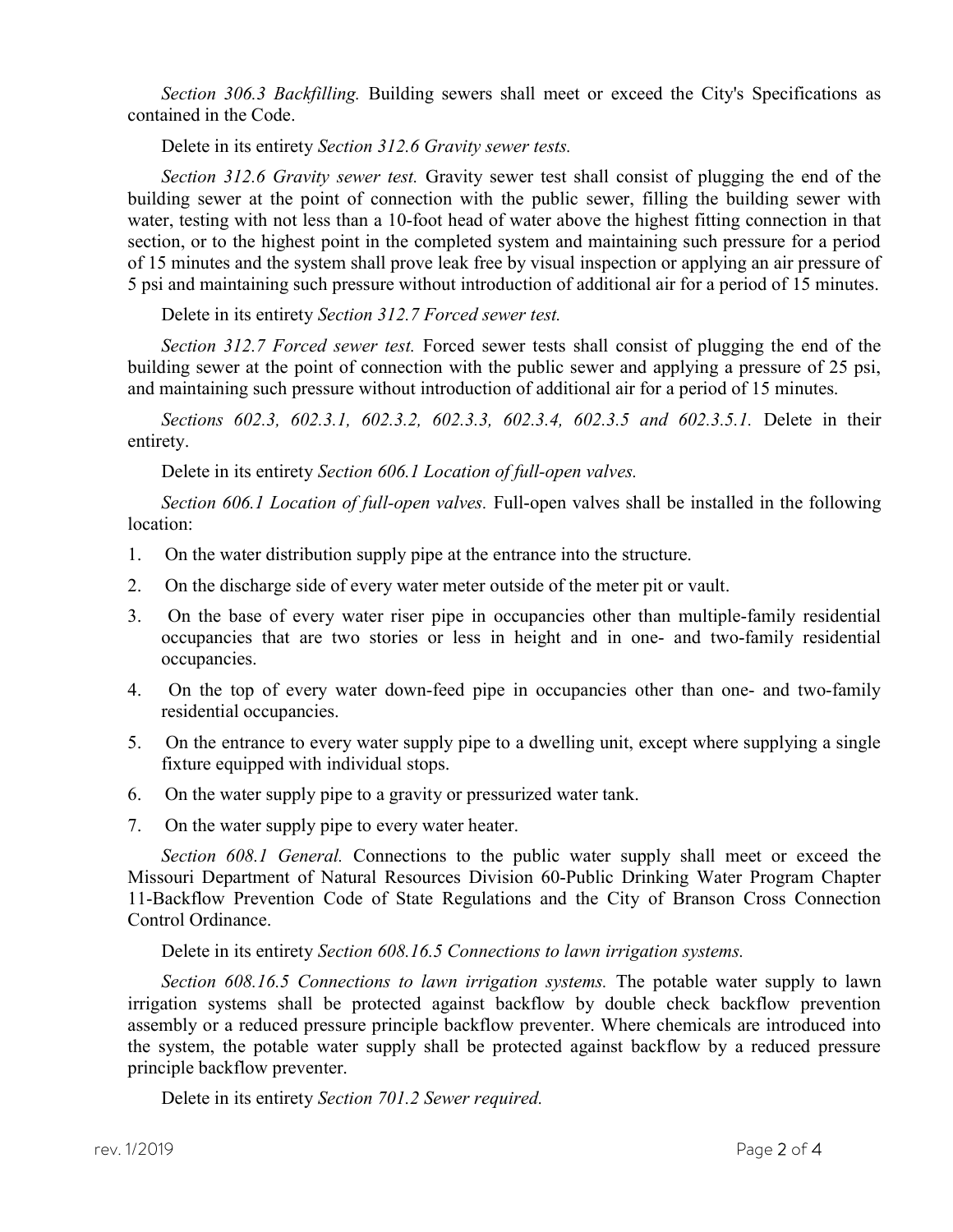Section 701.2 Connection to Sewer required. Every building in which plumbing fixtures are installed and all premises having drainage piping shall be connected to a public sewer.

Delete in its entirety Section 702.3 Building sewer pipe.

Section 702.3 Building sewer pipe. ;p1; Building sewer service pipe shall meet or exceed specifications of polyvinyl chloride (PVC) plastic pipe in IPS 4 inch diameter schedule 40 with a solid wall meeting the ASTM Standards as listed in Table 702.3.

Delete in its entirety TABLE 702.3 BUILDING SEWER PIPE

## TABLE 702.3 BUILDING SEWER PIPE

| Cast-iron pipe                                                                           | ASTM A 74, ASTM A 888, CISPI<br>301         |
|------------------------------------------------------------------------------------------|---------------------------------------------|
| Polyvinyl chloride (PVC) plastic pipe in IPS diameters, schedule 40;<br>with solid wall. | ASTM D 2665, ASTM F891,<br><b>ASTM F148</b> |
| Stainless steel drainage systems, Types 304 and 316L                                     | <b>ASME A 112.3.1</b>                       |

Section 706.3 Installation of fittings.

Exceptions:

2. Short and long sweeps shall be prohibited on buildings sewers.

Delete in its entirety Section 707.1 Prohibited joints.

Section 707.1 Prohibited joints. The following types of joints and connections shall be prohibited:

- 1. Cement or concrete joints.
	- a. Except when connecting to a vitrified clay public main.
- 2. Mastic or hot-pour bituminous joints.
- 3. Joints made with fittings not approved for the specific installation.
- 4. Joints between different diameter pipes made with elastomeric rolling O-rings.
- 5. Solvent-cement joints between different types of plastic pipe.
- 6. Saddle-type fittings.
	- a. Except when connecting to a public main.

Delete in its entirety Section 708.1.2 Building sewers.

Section 708.1.2 Building sewers. Building sewers shall be provided with single-way cleanouts located every 50 feet or two-way cleanouts every 100 feet. All portions of the building sewer shall be reachable within 50 feet of a cleanout. Cleanouts shall extend to finished grade with an appropriate cap.